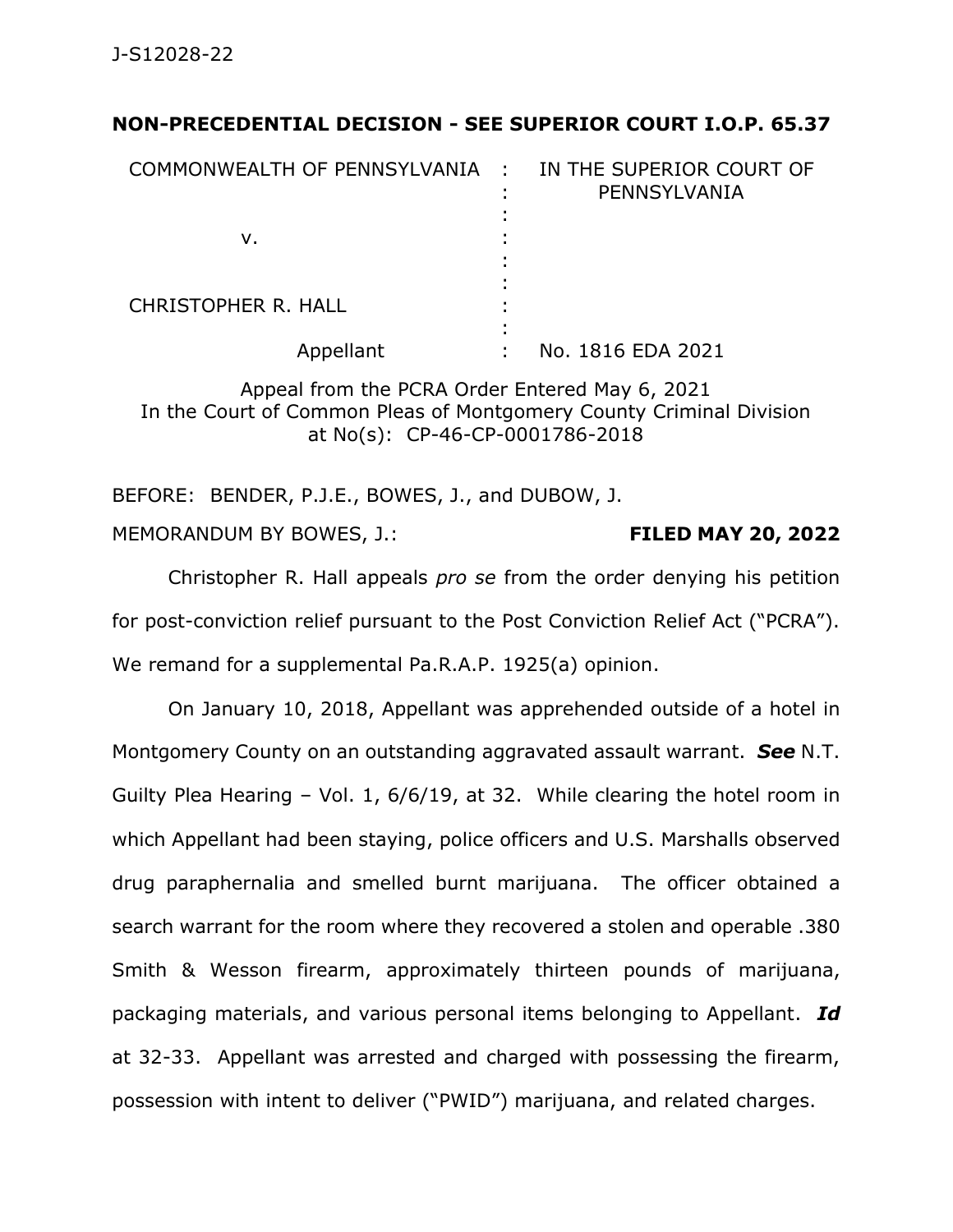Appellant entered a negotiated guilty plea to person not to possess a firearm and PWID. *Id*. at 4, 16-18. In exchange for his plea, the Commonwealth withdrew the remaining charges and agreed to an aggregate sentence of four to eight years of incarceration. *Id*. at 19; *see also* N.T. Guilty Plea Hearing – Vol. 2, 6/10/19, at 10, 57-58. At the hearing, Appellant admitted that he was planning to distribute the marijuana to others and that he had a prior conviction that prohibited him from possessing or owning any firearms. N.T. Guilty Plea Hearing – Vol. 1, 6/6/19, at 32-33. The trial court accepted the plea and entered the agreed-upon sentence. Appellant did not file a post-sentence motion or a direct appeal.

Appellant filed a timely *pro se* PCRA petition, raising multiple claims of trial counsel ineffectiveness for failing to file pretrial motions, advising him to take the plea deal, and for failing to interview the police officers and detectives involved in the execution of the search warrant. *See* PCRA petition, 3/19/20, at 3-13. The PCRA court appointed counsel. However, Appellant requested to proceed *pro se* and was allowed to do so following a *Grazier* hearing. *See*  Order, 8/3/20; *see also Commonwealth v. Grazier*, 713 A.2d 81 (Pa. 1998). The Commonwealth filed an answer to Appellant's PCRA petition and Appellant filed a response. Afterwards, the PCRA court issued notice pursuant to Pa.R.Crim.P. 907 of its intent to dismiss the petition without a hearing. Appellant filed a response to the Rule 907 notice. On May 6, 2021, the PCRA court dismissed the petition after reviewing Appellant's response. In the dismissal order, the Court advised Appellant that he had the right to appeal

- 2 -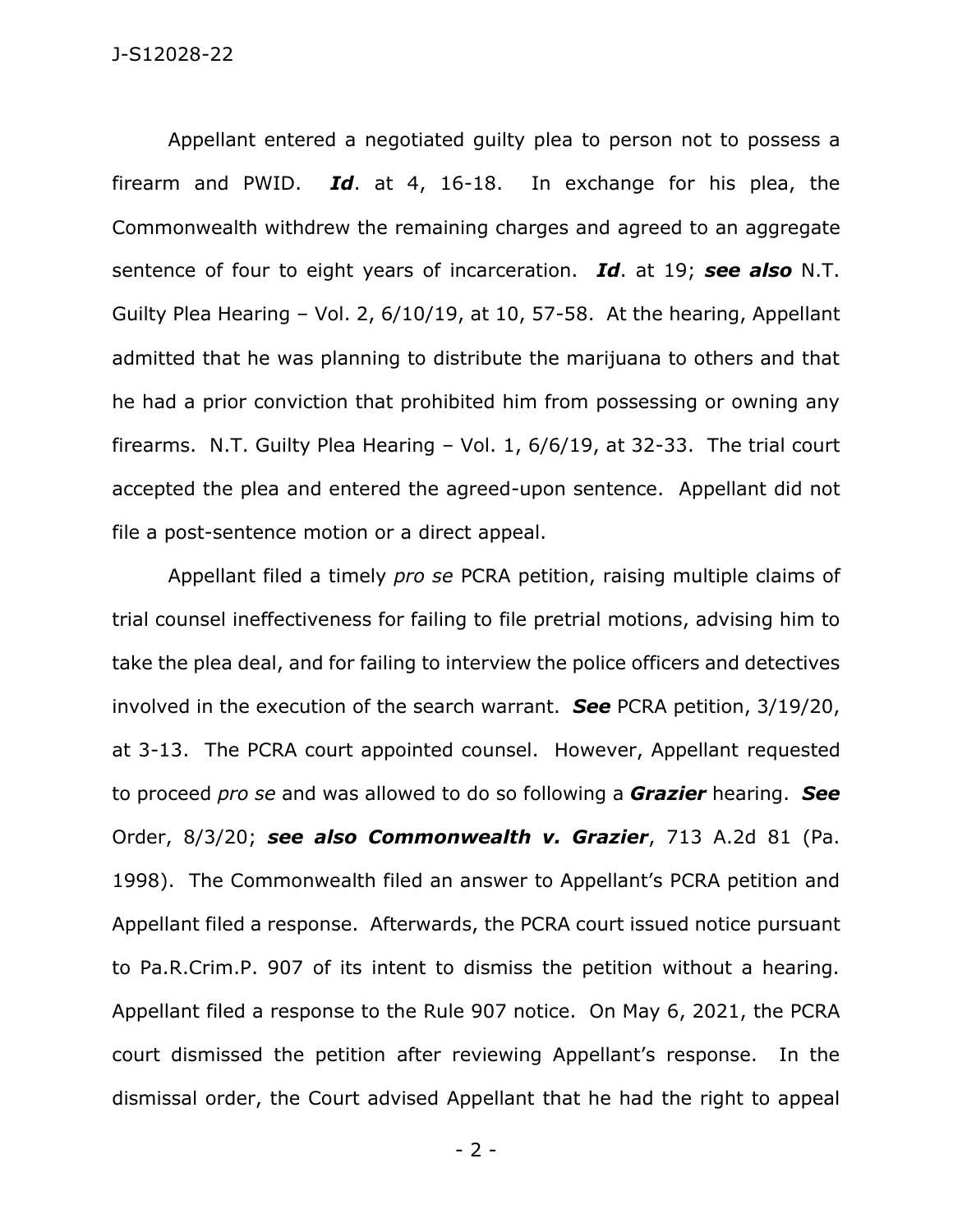to the Superior Court *pro se* or through privately retained counsel within thirty days. *See* Order, 5/6/21. The order was served on Appellant through certified mail. *Id*.

On May 17, 2021, Appellant mailed a document styled as a "concise statement of matter complained of on appeal pursuant to PCRA." *See* Concise Statement, 5/17/21, at 1. Therein, Appellant listed nine issues he wished to raise on appeal, including a challenge to the PCRA court's decision to deny his petition without a hearing. *Id*. at 1-2. Appellant concluded the filing by certifying that he had sent the concise statement by certified mail to the Montgomery County clerk or courts and the Superior Court Prothonotary. However, it was the PCRA court that received the mailing and sent it to the clerk of courts, where it was docketed. *Id*. at 3.

On August 31, 2021, Appellant filed a *pro se* notice of appeal in which Appellant indicated that this was his second notice of appeal from the order denying his PCRA petition. Appellant explained that he was filing a second notice of appeal because his first was never docketed. Appellant attached proof of service from the United States Postal Service that indicated he had sent mail to the PCRA court judge and the Superior Court in May of 2021. The dates of receipt coincided with the filing of Appellant's concise statement, which Appellant later re-filed in the PCRA court.

We issued rule to show cause why the appeal should not be quashed as untimely. In response, Appellant argued that he had sent his notice of appeal directly to the PCRA court at the time that he submitted his concise statement,

- 3 -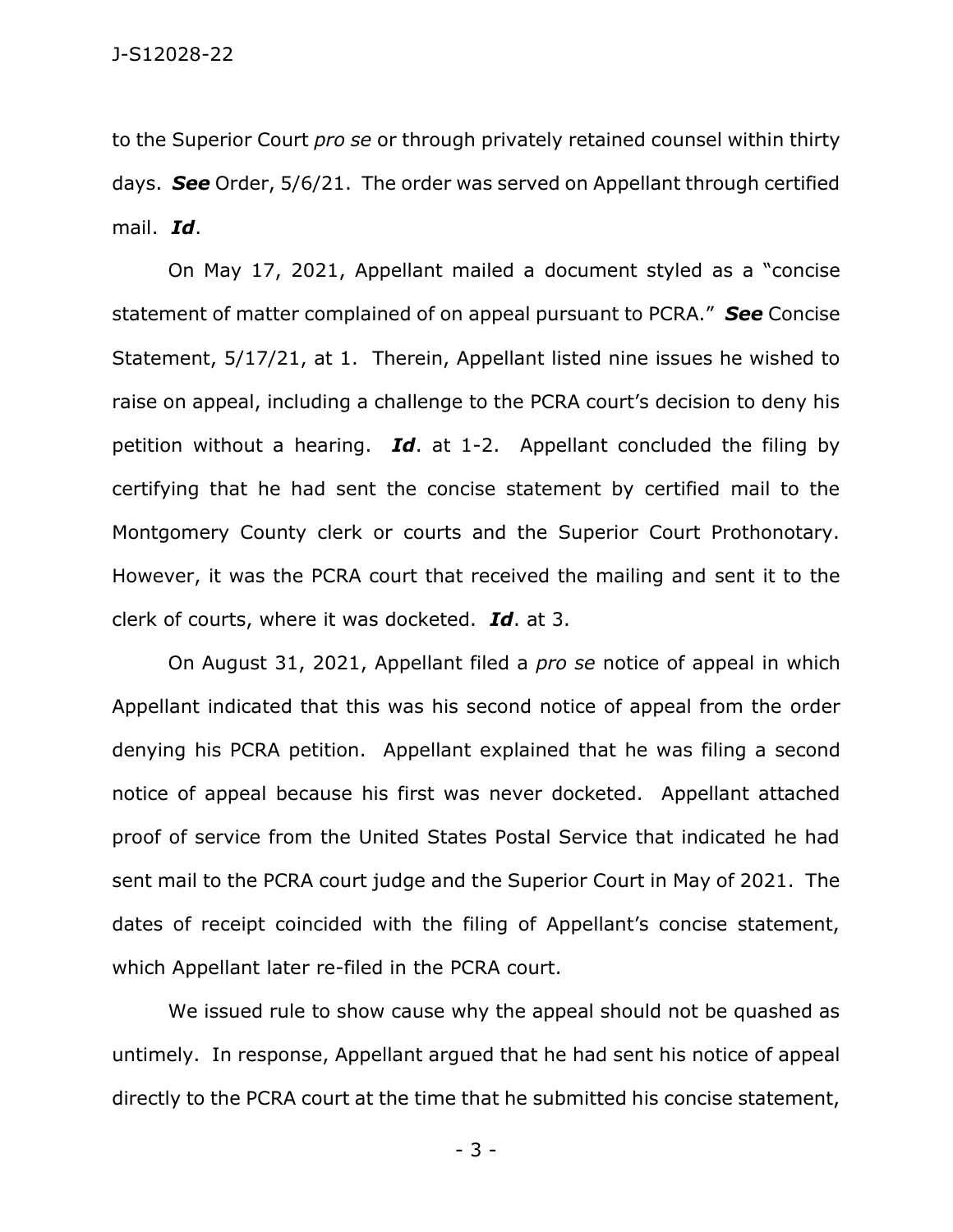but that the PCRA court judge had "used his discretion and did not file the appeal." *See* Rule to Show Cause Response, 11/9/21. In support of his argument, Appellant attached the same proof of service exhibits that he had included with his notice of appeal. *Id*. Appellant's response was taken under advisement and deferred to this merits panel.

On January 6, 2022, the PCRA court issued its Pa.R.A.P. 1925(a) opinion, in which it opined that Appellant's appeal should be quashed as untimely filed. *See* PCRA Court Opinion, 1/6/22, at 1. The PCRA court explained that it had received Appellant's concise statement within the timeframe that Appellant had to file a timely notice of appeal and had promptly forwarded it to the clerk of courts for filing. *Id*. at 2. However, "a notice of appeal did not accompany [the concise statement] and no notice was forwarded to this [c]ourt from the Superior Court." *Id*. Deeming the appeal untimely, the PCRA court thus did not address the merits of Appellant's claims. Instead, the court noted that it would welcome a remand to prepare a supplemental opinion if we determined that the appeal could proceed. *Id*. at 3 n.4.

Before we consider the seven allegations of error Appellant raises in this Court, we must first address the timeliness of Appellant's notice of appeal, as it implicates our jurisdiction to review his claims. Pursuant to Pa.R.A.P. 903(a), "the notice of appeal. . . shall be filed within [thirty] days after the entry of the order form which the appeal is taken." It is well-settled that the timeliness of an appeal implicates our jurisdiction. *See Commonwealth v.* 

- 4 -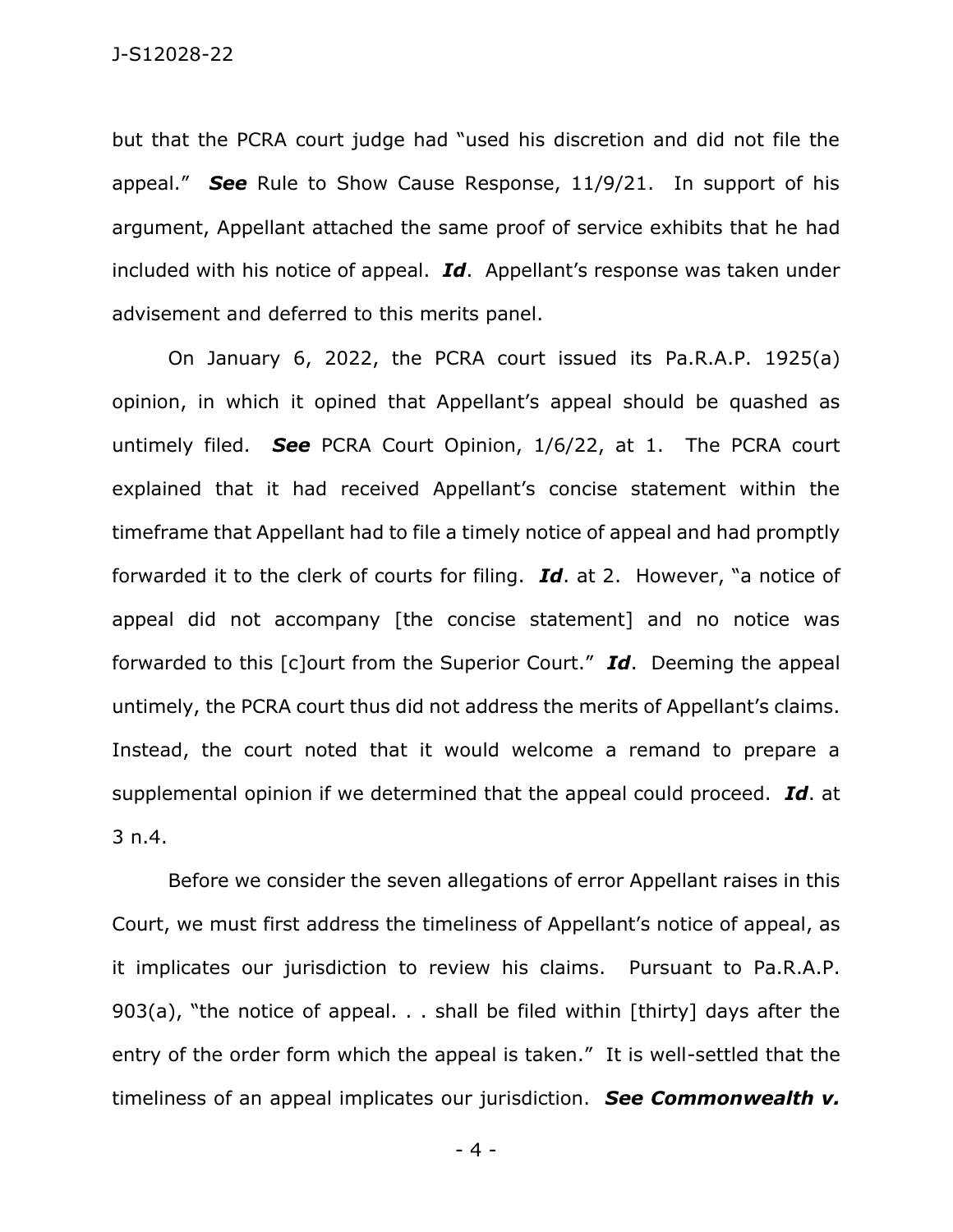*Burks*, 102 A.3d 497, 500 (Pa.Super. 2014) ("Time limitations for taking appeals are strictly construed and cannot be extended as a matter of grace.")

Here, the PCRA court denied Appellant's PCRA petition on May 6, 2021. The May 17, 2021 document styled as a concise statement was the only filing received during the thirty-day period. Accordingly, whether the appeal was timely turns on how we construe the May 17, 2021 document.

Rule 904 of our Rules of Appellate Procedure provides a template for appellants to follow in drafting a notice of appeal. In order to qualify as a notice of appeal under Pa.R.A.P. 904, a document must, at a minimum, evince a desire to appeal. In the event of a defective notice of appeal, Pa.R.A.P. 902 allows the court to permit the correction of non-jurisdictional defects where "appropriate." Thus, it encourages appellate courts to remand the matter to the lower court so that the procedural defect may be remedied. This is because "[a] timely notice of appeal triggers the jurisdiction of the appellate court, notwithstanding whether the notice of appeal is otherwise defective." *Commonwealth v. Williams*, 106 A.3d 583, 587 (Pa. 2014) ("nothing practical is achieved by the reflexive quashal of appeal for easily corrected, non-jurisdictional defects"). Accordingly, the rules create a preference for correcting procedurally and substantively defective, albeit timely, notices of appeal so that appellate courts may reach the merits of timely appeals. *See*  Pa.R.A.P. 902, Note.

As noted above, the document filed by Appellant on May 17, 2021 was styled as a "concise statement of matter complained of on appeal pursuant to

- 5 -